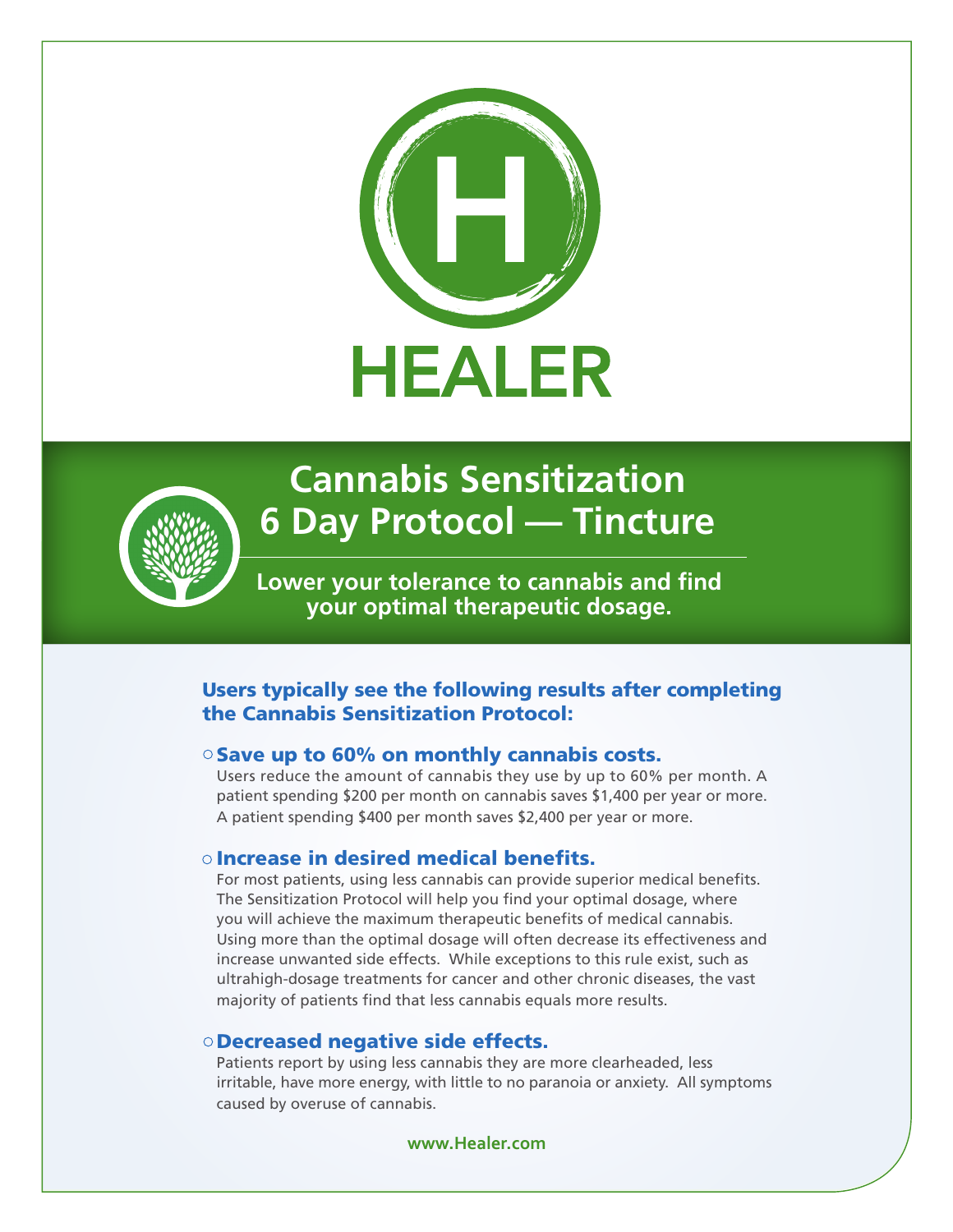## **Why this program works:**

Most people only know how to increase the benefits of cannabis by using more. Unfortunately, this is not a sustainable solution because with increased dosage, tolerance to cannabis quickly develops. Many of the benefits of cannabis diminish with increased dosage, and abruptly high doses can actually worsen the symptoms one might be trying to alleviate.

On the other hand, most cannabis users have already experienced the opposite of tolerancebuilding, known as sensitization. More than half of the cannabis users I've interviewed report they experienced minimal or no response to cannabis the first time they tried it. Most people feel the effects on the second or third dose, indicating that their system has increased its sensitivity following the initial exposure.

Animal research gives us clues to understand this sensitization effect: THC can trigger production of more cannabinoid receptors<sup>1</sup>, increase the sensitivity of existing cannabinoid receptors<sup>2</sup>, and increase the production of the body's own endocannabinoids<sup>3</sup>, at certain doses. On the other hand, high doses of THC have been shown to have the opposite effect, decreasing the number of available cannabinoid receptors.4

By following this protocol you'll learn how to take control of your endocannabinoid system and increase the benefits of cannabis by lowering your tolerance and increasing your sensitivity to cannabis. Using the correct dose is the single most important factor in having a successful and therapeutic relationship with cannabis. We all have a unique internal chemistry, and the endocannabinoid system is very complex, so different dosages will be best for different people. The Cannabis Sensitization Protocol will help you to find your optimal therapeutic dosage.

By following this protocol, you can improve the tone of your endocannabinoid system, an integral component of our capacity to adapt to stress and restore balance at a cellular level. Not only will you achieve better results with cannabis, you will also enhance your capacity for self-healing.

In addition to optimizing your sensitivity to cannabis, this program will empower you to develop simple and incredibly effective ways to improve your health and augment the power of cannabis. The Inner Inventory is a selfawareness tool that can be used to better integrate one's mind and body, assess the benefits of other health care activities, and take control of the neuroplastic forces unlocked by cannabis. Enjoyable exercises included in this program and specific foods, such as omega3 fatty acids and dark chocolate, have also been shown to enhance the endocannabinoid system.5,6

1 Cichewicz, Diana L., Victoria L. Haller, and Sandra P. Welch. "Changes in opioid and cannabinoid receptor protein following shortterm combination treatment with 9tetrahydrocannabinol and morphine." *Journal of Pharmacology and Experimental Therapeutics* 297.1 (2001): 121127.

2 Oviedo, Angelica, John Glowa, and Miles Herkenham. "Chronic cannabinoid administration alters cannabinoid receptor binding in rat brain: a quantitative autoradiographic study." *Brain research* 616.1 (1993): 293302.

3 Burstein, Sumner H., and Sheila A. Hunter. "Stimulation of anandamide biosynthesis in N18TG2 neuroblastoma cells by δ9tetrahydrocannabinol." *Biochemical pharmacology* 49.6 (1995): 855858.

4 Hsieh, C., et al. "Internalization and recycling of the CB1 cannabinoid receptor." Journal of neurochemistry 73.2 (1999): 493501.

5 McPartland JM, Guy GW, Di Marzo V. Care and Feeding of the Endocannabinoid System: A Systematic Review of Potential Clinical Interventions that Upregulate the Endocannabinoid System. Romanovsky AA, ed. PLoS ONE. 2014;9(3):e89566. doi:10.1371/journal.pone.0089566.

6 Di Tomaso, Emmanuelle, Massimiliano Beltramo, and Daniele Piomelli. "Brain cannabinoids in chocolate." Nature 382.6593 (1996): 677-678.

© Healer.com 2015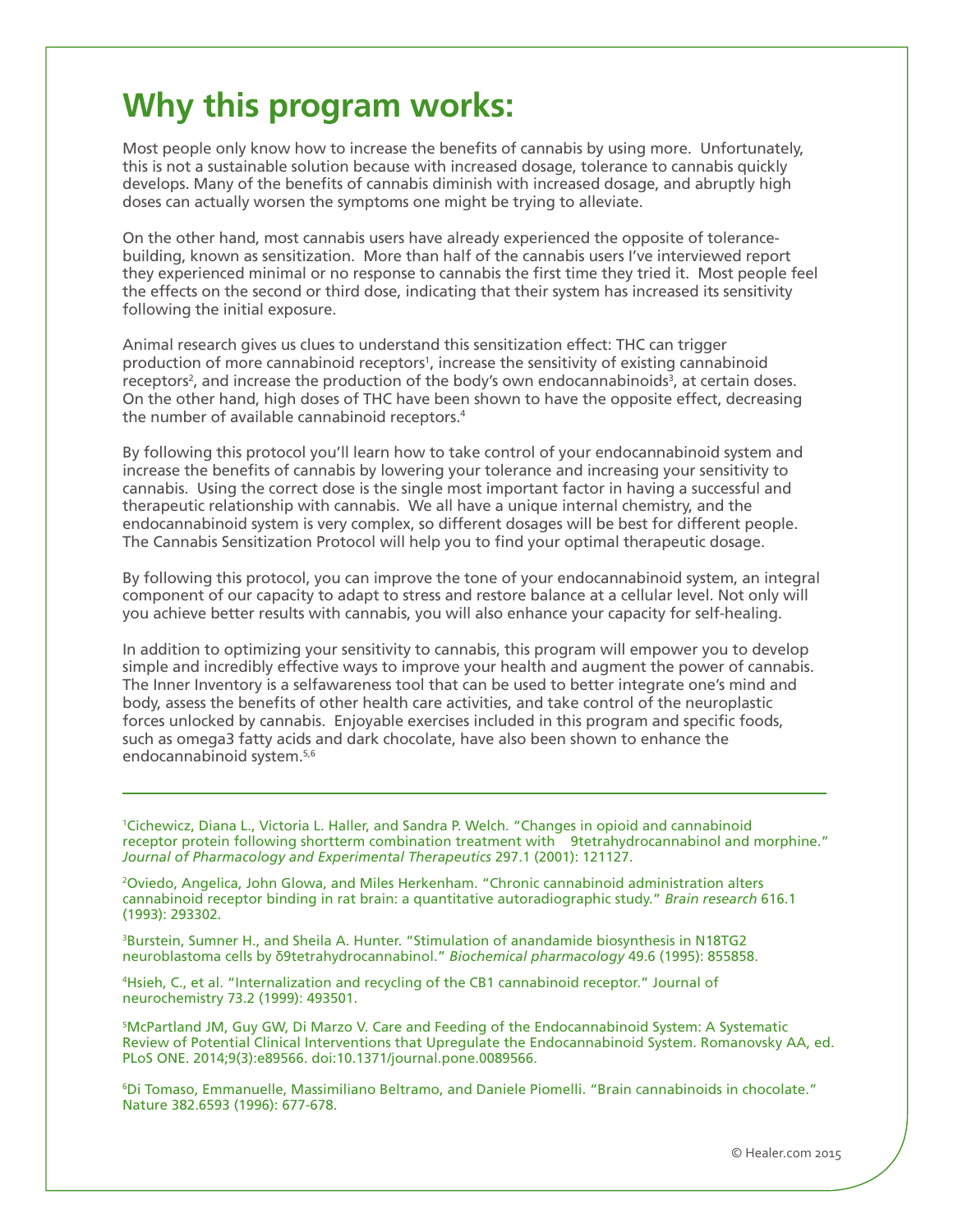### IMPORTANT NOTE

Your goal is to use the minimal amount of cannabis to achieve the maximum benefits. If at any time you notice that you are developing tolerance to cannabis, meaning you need a higher dosage to get the same effect, then you have likely exceeded your personal therapeutic dosage. Simply return to using slightly less than the therapeutic dosage you discovered on day six, or repeat the Cannabis Sensitization Protocol.

Many longtime cannabis users have been amazed by the effects of the Cannabis Sensitization Protocol. I often hear patients exclaiming, "I did what you told me and now 2 puffs does more for me than 2 joints used to do!" This same plan can be used for patients who use tinctures or edibles (see our Cannabis Sensitization Protocol for tinctures), but they must use careful dosing and must wait longer between doses. I advise patients to avoid smoking joints or eating edibles. Both of these methods predispose patients to inhale or ingest too much cannabis.

Be sure to drink plenty of water and stay well hydrated during this program. I also recommend that you review my "Strategies to Use Cannabis Without Getting High" if that is one of your intentions. And for those who enjoy the psychoactive effects of cannabis, I think you'll love using the practices included in this program while in that state of consciousness.

Wishing you Health and Happiness, *- Dr. Dustin Sulak*

### Research supporting program:

- THC increases the production of endocannabinoids in brain cells.
	- Burstein, Sumner H., and Sheila A. Hunter. "Stimulation of anandamide biosynthesis in N-18TG2 neuroblastoma cells by δ9-tetrahydrocannabinol." Biochemical pharmacology 49.6 (1995): 855-858.
- Mice treated with THC showed a significant upregulation of the CB1 receptor in the spinal cord.
	- Cichewicz, Diana L., Victoria L. Haller, and Sandra P. Welch. "Changes in opioid and cannabinoid receptor protein following short-term combination treatment with Δ9-tetrahydrocannabinol and morphine." Journal of Pharmacology and Experimental Therapeutics 297.1 (2001): 121-127.
- Acute dose of THC increase cannabinoid receptor affinity in rats.
	- Oviedo, Angelica, John Glowa, and Miles Herkenham. "Chronic cannabinoid administration alters cannabinoid receptor binding in rat brain: a quantitative autoradiographic study." Brain research 616.1 (1993): 293-302.
- Low, sub-therapeutic dose of THC enhance the pain relief imparted by endocannabinoids in rats.
	- Suplita II, Richard L., et al. "Cross-sensitization and cross-tolerance between exogenous cannabinoid antinociception and endocannabinoid-mediated stress-induced analgesia." Neuropharmacology 54.1 (2008): 161-171.
- Foods and certain activities can naturally enhance the endocannabinoid system's function.
	- McPartland JM, Guy GW, Di Marzo V. Care and Feeding of the Endocannabinoid System: A Systematic Review of Potential Clinical Interventions that Upregulate the Endocannabinoid System. Romanovsky AA, ed. PLoS ONE. 2014;9(3):e89566. doi:10.1371/journal.pone.0089566.
	- Russo EB. Taming THC: potential cannabis synergy and phytocannabinoid-terpenoid entourage effects. British Journal of Pharmacology. 2011;163(7):1344-1364. doi:10.1111/j.1476-5381.2011.01238.x.
	- Di Tomaso, Emmanuelle, Massimiliano Beltramo, and Daniele Piomelli. "Brain cannabinoids in chocolate." Nature 382.6593 (1996): 677-678.



**www.Healer.com COMEX COMEX COMEX COMEX COMEX COMEX COMEX COMEX COMEX COMEX COMEX COMEX COMEX COMEX COMEX COMEX COMEX COMEX COMEX COMEX COMEX COMEX COMEX COMEX COMEX COMEX COMEX COMEX COMEX COMEX COMEX COMEX COMEX COMEX**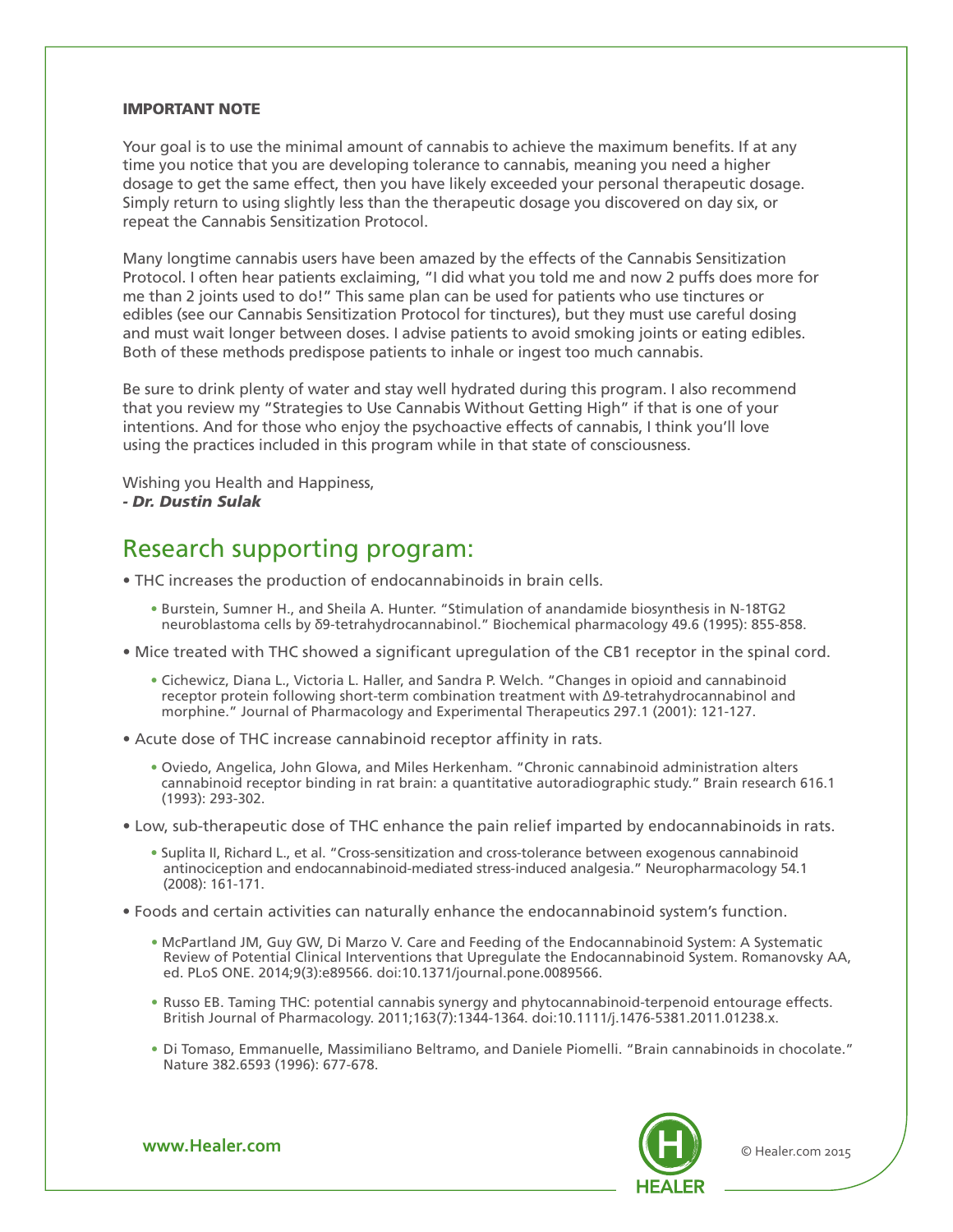## **DAY 1 - Tincture Start a 48-hour (2 day) Cannabis Fast.**

#### Today you will start a 48 hour cannabis fast.

Our goal is to re-sensitize your system. To measure the results, we need to know how much cannabis you are currently using.

• Note this on the worksheet.

Your cannabis fast needs to be intentional. Think of it as a positive event and pick a comfortable place and time to begin your 48 hour fast.

- Appreciate your cannabis, look at it, hold it, smell it, and enjoy it for a moment.
- Take your normal number of administrations.
- Put the cannabis away.
- Enter your fasting start time, end date, and end time in Day 1.

To make the fast easier you should drink plenty of water and stay hydrated. Be sure to check out the Integr8 videos of suggested foods and exercises that will help you enhance your system during the fast.

• **48 Hours from now you will be ready to start a healthier relationship with cannabis.**

## **DAY 1**

**How many administrations are you currently using per session?**

**How many administrations are you currently using per day?**

**How much cannabis are you currently using per week?**

**Fasting Start Time :** 

**+2 Days = Fasting End Date:**

**Fasting End Time:** 

**Remember to try the cannabinoid enhancing food, exercises, and drink plenty of water.** 

## **DAY 2 - Tincture DAY 2 Full Day of Cannabis Fasting.**

#### Congratulations, you have made it to day two!

You have only twenty-four hours left in your fast. Your body has developed more cannabinoid receptors during this period and will continue to develop more over the next twenty-four hours.

To make the last twenty-four hours easier, remember to support your fast. Use the suggested foods, voluntary exercise, the Chung Breath and the Smoking Breath to increase natural cannabinoid levels and curb your cravings.

- Remember to drink plenty of water and stay hydrated.
- **At the 48 hour mark you will break the cannabis fast.**

### **Foods and activities to help you get through your fast.**

**Foods**

- $\bigcirc$  Hemp, flax & chia seeds
- $\bigcirc$  Walnuts
- $\bigcirc$  Sardines & Anchovies
- $\bigcirc$  Dark chocolate
- $\bigcirc$  Tea

### **Supplements**

- $\bigcirc$  Fish oil
- $\bigcirc$  Coconut oil  $\bigcirc$  Probiotics
- $\bigcirc$  Curcumin
- 

### **Activities**

- $\bigcirc$  Chung Breath
- $\bigcirc$  Smoking Breath
- $\bigcirc$  Voluntary Exercise

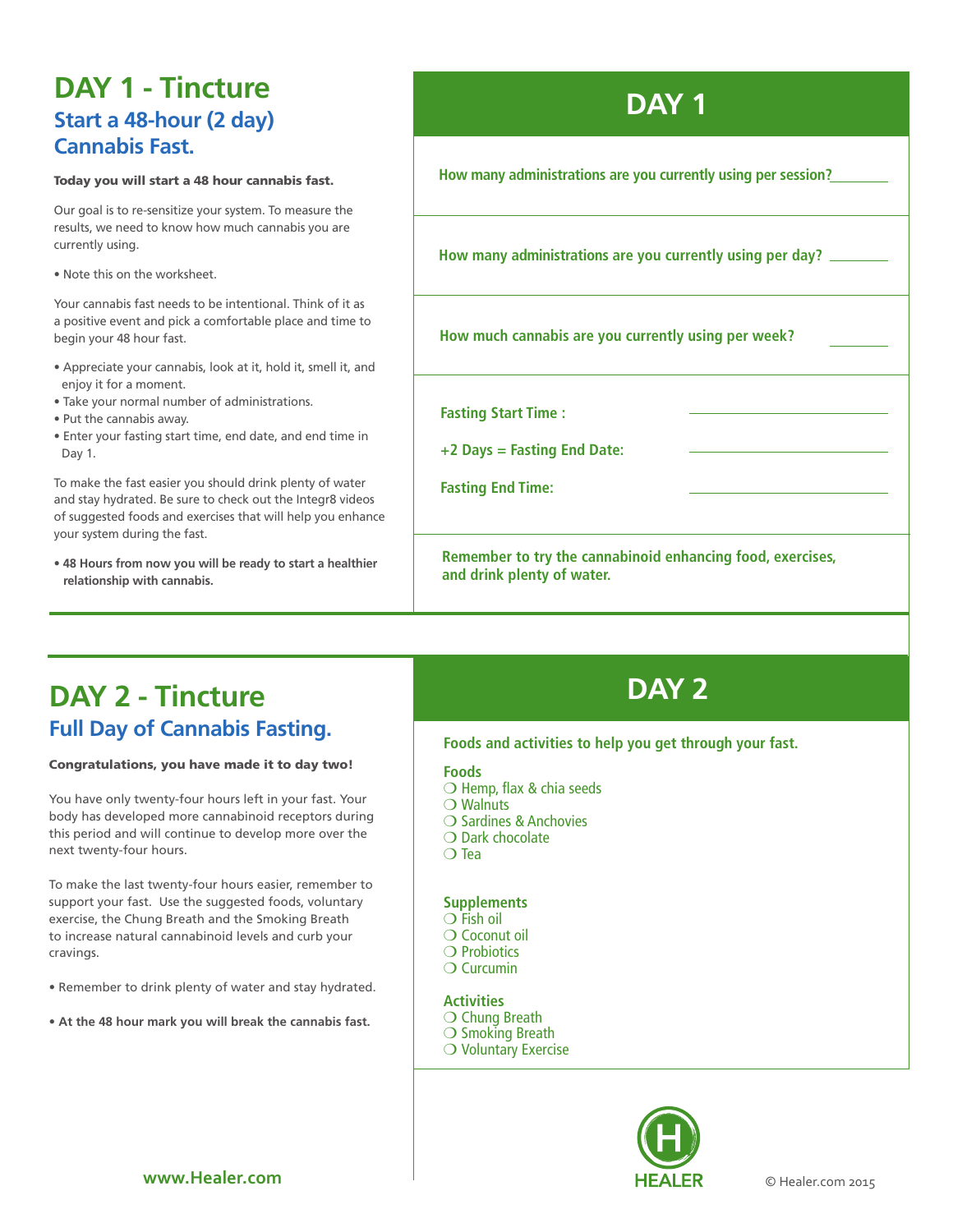## **DAY 3 - Tincture Breaking Your Cannabis Fast at 48 Hours From Your Start Time**

- Today, your goal is to feel the slightest or minimal effect from cannabis.
- During the next three (3) days, your body's sensitivity to cannabis will increase allowing you to experience greater therapeutic results with less cannabis.

### STEP 1:

Check your "Starting Inner Inventory" before your administration of cannabis and write it down on the worksheet.

### Rate each using a scale of 1-10: (1 challenging and 10 easiest)

Breath: How easy and smooth is your breath? Body: How comfortable and calm does your body feel? How easy is it to remain still and comfortable? Mood: How easy is it for you to feel a sense of contentment and appreciation? How easy is it for you to smile right now?

### STEP 2:

- Take 1 administration.
- Wait 30 minutes.
- Check your "Post Inner Inventory" and write it down on the worksheet.
- If you can feel any **minimal effect** from the administration and there is even a slight change in your inner inventory, stop and go about your day.
- If you can feel "absolutely" no effect, and found no change in your inner inventory, then repeat the cycle.
- Take another administration.
- Wait 30 minutes.
- Check your inner inventory.
- Stop once you feel the slightest effect or change in your inner inventory.

#### \*IMPORTANT NOTE: Listen to your body and don't over do it. Less cannabis is more.

Remember to follow the process of taking 1 administration, waiting 30 minutes, and checking your inner inventory to determine if there is a slight change.

Today's Focus:

- To only feel the slightest or minimal effect each time.
- Listen to your body and don't over do it.
- You may use cannabis, following this procedure up to 3 times per day based on your health and condition.
- Follow our recommended cannabinoid enhancing exercises, suggested foods, and drink plenty of water.

## **DAY 3**

### Goal: To feel the slightest or minimal effect from cannabis.

Date:  $\Box$ 

Remember to try the cannabinoid enhancing foods, exercises, and drink plenty of water.

| <b>Session 1:</b>                                                                                               | <b>Session 2: (Optional)</b><br><b>Session 3: (Optional)</b>                                                    |                                                                                                                 |  |  |  |
|-----------------------------------------------------------------------------------------------------------------|-----------------------------------------------------------------------------------------------------------------|-----------------------------------------------------------------------------------------------------------------|--|--|--|
| <b>Starting Inner Inventory:</b>                                                                                | <b>Starting Inner Inventory:</b>                                                                                | <b>Starting Inner Inventory:</b>                                                                                |  |  |  |
| Body<br>Breath<br>Mood                                                                                          | <b>Breath</b><br>Body<br>Mood                                                                                   | <b>Breath</b><br>Body<br>Mood                                                                                   |  |  |  |
| Rate Each: 1-10                                                                                                 | Rate Each: 1-10                                                                                                 | Rate Each: 1-10                                                                                                 |  |  |  |
| Start Time: __                                                                                                  | Start Time: _                                                                                                   | <b>Start Time:</b>                                                                                              |  |  |  |
| Take 1 administration<br>Wait 30 Minutes<br>Check inner inventory                                               | Take 1 administration<br>Wait 30 Minutes<br>Check inner inventory                                               | Take 1 administration<br>Wait 30 Minutes<br>Check inner inventory                                               |  |  |  |
| <b>Stop: Slightest Effect</b>                                                                                   | <b>Stop: Slightest Effect</b>                                                                                   | <b>Stop: Slightest Effect</b>                                                                                   |  |  |  |
| <b>Post Inner Inventory:</b>                                                                                    | <b>Post Inner Inventory:</b>                                                                                    | <b>Post Inner Inventory:</b>                                                                                    |  |  |  |
| Breath<br>Body<br>Mood                                                                                          | <b>Breath</b><br>Body<br>Mood                                                                                   | <b>Breath</b><br>Body<br>Mood                                                                                   |  |  |  |
|                                                                                                                 |                                                                                                                 |                                                                                                                 |  |  |  |
|                                                                                                                 |                                                                                                                 |                                                                                                                 |  |  |  |
| Rate Each: 1-10                                                                                                 | Rate Each: 1-10                                                                                                 | Rate Each: 1-10                                                                                                 |  |  |  |
| *After 30 minutes, if you feel<br>no effect, take 1 additional<br>administration.                               | *After 30 minutes, if you feel<br>no effect, take 1 additional<br>administration.                               | *After 30 minutes, if you feel<br>no effect, take 1 additional<br>administration.                               |  |  |  |
| Try to limit yourself to 3<br>administrations. Wait 30<br>minutes and check your<br>inner inventory in between. | Try to limit yourself to 3<br>administrations. Wait 30<br>minutes and check your<br>inner inventory in between. | Try to limit yourself to 3<br>administrations. Wait 30<br>minutes and check your<br>inner inventory in between. |  |  |  |

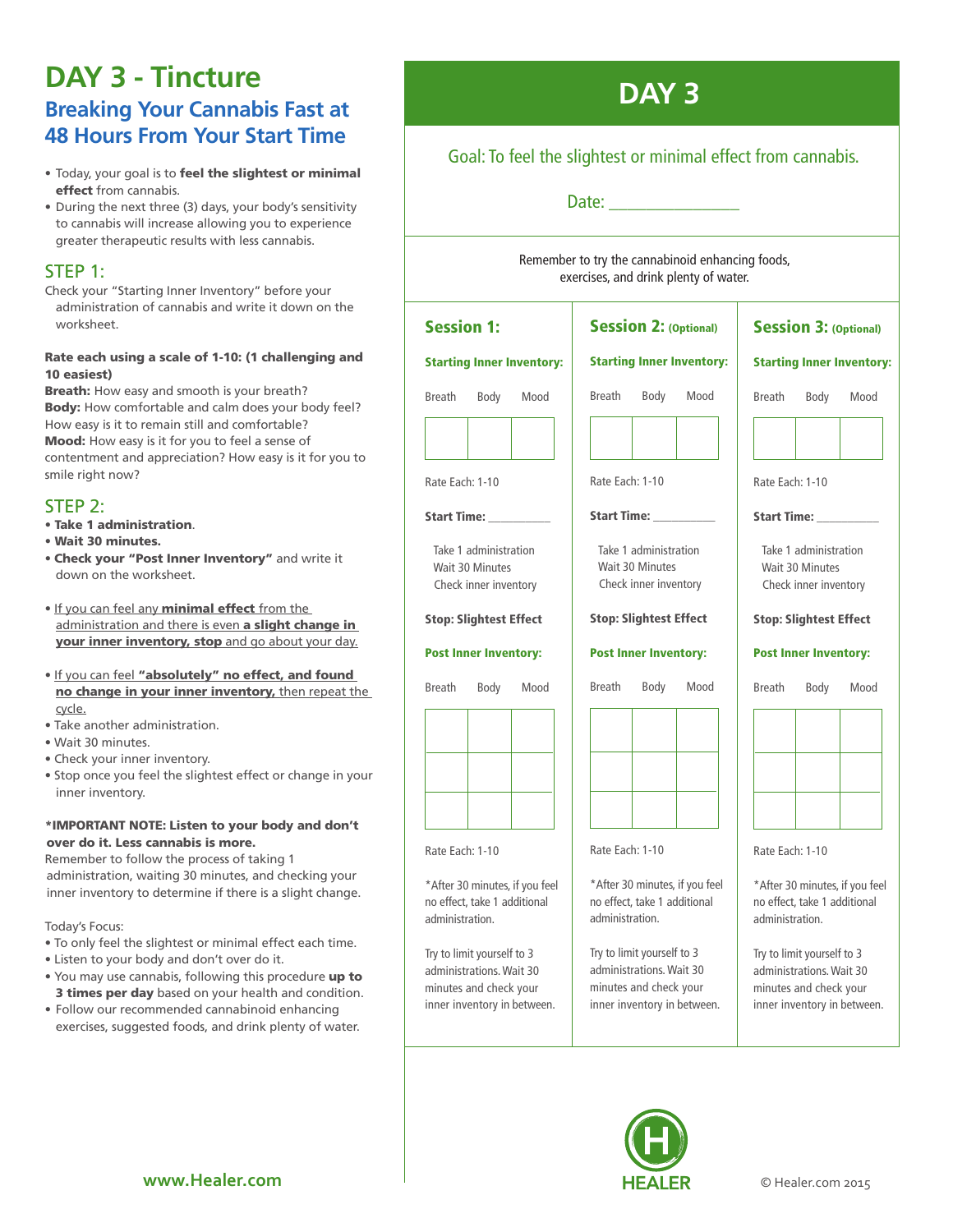### **DAY 4 - Tincture Increasing Your Sensitivity to Cannabis**

- Today, your goal is to continue to feel the slightest or minimal effect from cannabis. You may notice that your sensitivity to cannabis has increased.
- During the next two (2) days, your body's sensitivity to cannabis will increase allowing you to experience therapeutic results.

### STEP 1:

Check your "Starting Inner Inventory" before your administration of cannabis and write it down on the worksheet.

### Rate each using a scale of 1-10: (1 challenging and 10 easiest)

Breath: How easy and smooth is your breath? Body: How comfortable and calm does your body feel? How easy is it to remain still and comfortable? Mood: How easy is it for you to feel a sense of

contentment and appreciation? How easy is it for you to smile right now?

### STEP 2:

- Take 1 administration.
- Wait 30 minutes.
- Check your "Post Inner Inventory" and write it down on the worksheet.
- If you can feel any **minimal effect** from the administration and there is even a slight change in your inner inventory, stop and go about your day.
- If you can feel "absolutely" no effect, and found no change in your inner inventory, then repeat the cycle.
- Take another administration.
- Wait 30 minutes.
- Check your inner inventory.
- Stop once you feel the slightest effect or change in your inner inventory.

### \*IMPORTANT NOTE: Listen to your body and don't over do it. Less cannabis is more.

Remember to follow the process of taking 1 administration, waiting 30 minutes, and checking your inner inventory to determine if there is a slight change.

### Today's Focus:

- To only feel the slightest or minimal effect each time.
- Listen to your body and don't over do it.
- You may use cannabis, following this procedure up to 3 times per day based on your health and condition.
- Follow our recommended cannabinoid enhancing exercises, suggested foods, and drink plenty of water.

## **DAY 4**

### Goal: To continue to feel the slightest or minimal effect from cannabis.

### Date:  $\Box$

Remember to try the cannabinoid enhancing foods, exercises, and drink plenty of water.



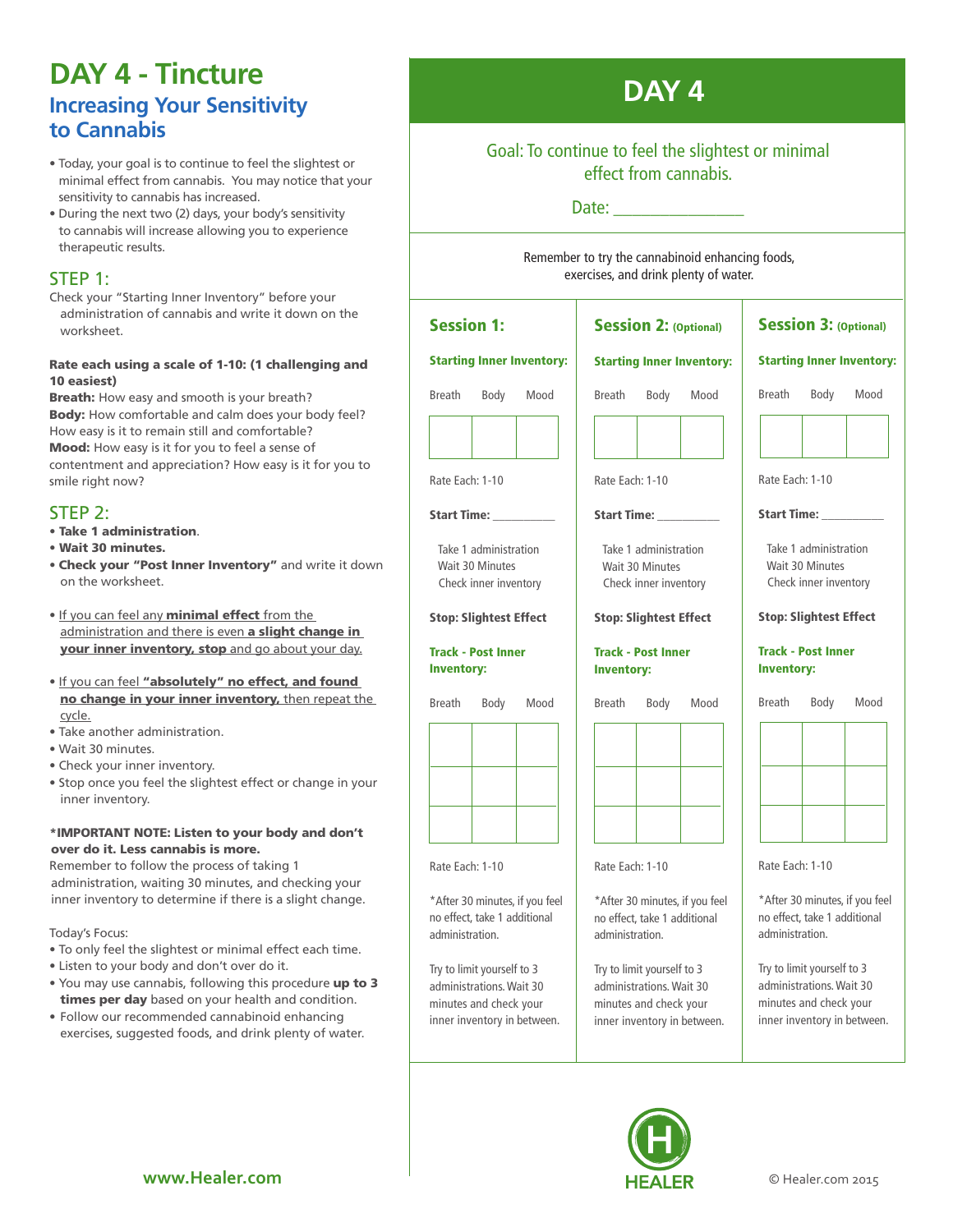### **DAY 5 - Tincture Building More Cannabinoid Receptors**

- Your body is continuing to build more cannabinoid receptors. You are setting a pattern of realizing that less cannabis can be more.
- Your body's sensitivity to cannabis has increased allowing for more therapeutic results.

### STEP 1:

Check your "Starting Inner Inventory" before your administration of cannabis and write it down on the worksheet.

### Rate each using a scale of 1-10: (1 challenging and 10 easiest)

**Breath:** How easy and smooth is your breath? Body: How comfortable and calm does your body feel? How easy is it to remain still and comfortable? Mood: How easy is it for you to feel a sense of contentment and appreciation? How easy is it for you to smile right now?

### STFP<sub>2:</sub>

- Take 1 administration.
- Wait 30 minutes.
- Check your "Post Inner Inventory" and write it down on the worksheet.
- If you can feel any **minimal effect** from the administration and there is even a slight change in your inner inventory, stop and go about your day.
- If you can feel "absolutely" no effect, and found no change in your inner inventory, then repeat the cycle.
- Take another administration.
- Wait 30 minutes.
- Check your inner inventory.
- Stop once you feel the slightest effect or change in your inner inventory.

### \*IMPORTANT NOTE: Listen to your body and don't over do it. Less cannabis is more.

Remember to follow the process of taking 1 administration, waiting 30 minutes, and checking your inner inventory to determine if there is a slight change.

Today's Focus:

- To only feel the slightest or minimal effect each time.
- Listen to your body and don't over do it.
- You may use cannabis, following this procedure up to 3 times per day based on your health and condition.
- Follow our recommended cannabinoid enhancing exercises, suggested foods, and drink plenty of water.



### Goal: To build more cannabinoid receptors.

Date:

Remember to try the cannabinoid enhancing foods, exercises, and drink plenty of water.

#### Session 1: Starting Inner Inventory: Breath Body Mood Rate Each: 1-10 Start Time: Take 1 administration Wait 30 Minutes Check inner inventory Stop: Slightest Effect Track - Post Inner Inventory: Breath Body Mood Rate Each: 1-10 Session 2: (Optional) Starting Inner Inventory: Breath Body Mood .<br>F Rate Each: 1-10 Start Time: Take 1 administration Wait 30 Minutes Check inner inventory Stop: Slightest Effect Track - Post Inner Inventory: Breath Body Mood .<br>T Rate Each: 1-10 Session 3: (Optional) Starting Inner Inventory: Breath Body Mood . Rate Each: 1-10 Start Time: \_\_\_\_\_\_\_\_\_\_ Take 1 administration Wait 30 Minutes Check inner inventory Stop: Slightest Effect Track - Post Inner Inventory: Breath Body Mood  $\overline{r}$ Rate Each: 1-10

\*After 30 minutes, if you feel no effect, take 1 additional administration.

Try to limit yourself to 3 administrations. Wait 30 minutes and check your inner inventory in between.





\*After 30 minutes, if you feel no effect, take 1 additional administration.

Try to limit yourself to 3 administrations. Wait 30 minutes and check your inner inventory in between.



.<br>F

.<br>F

\*After 30 minutes, if you feel no effect, take 1 additional

Try to limit yourself to 3 administrations. Wait 30 minutes and check your inner inventory in between.

administration.